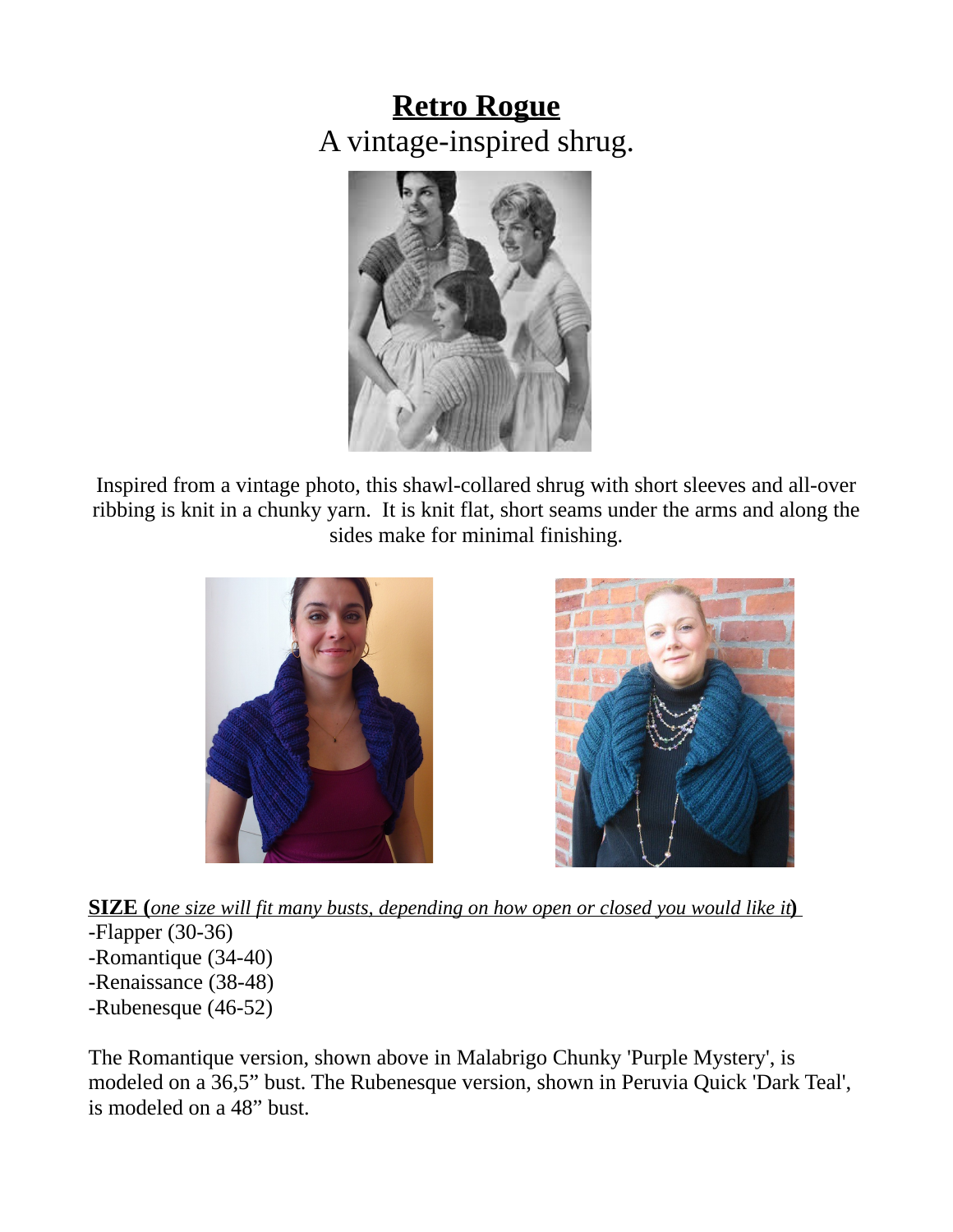### **SKILLS REQUIRED:**

-long-tail cast-on (regular or in pattern) -knitted cast-on -knit -purl -knit 2 together (k2tog) -purl 2 together (p2tog) -Slip-slip-knit (ssk) -basic seaming

# **MATERIALS:**

#### **Yarn**

-4 (4, 5, 6) skeins Malabrigo Chunky OR -4 (4, 5, 6) skeins Peruvia Quick OR



-416 (416, 520, 624) yards/380 (380, 475, 570) meters of any chunky or bulky yarn in a 12 to 14 sts gauge range – *adjust needle size accordingly to obtain a gauge of 20,5sts/16 rows in 2x2 ribbing.*

### **Recommended needle size**

*(always use a needle that gives you the gauge listed below - every knitter's gauge is unique)*

-6,5 mm (US 10.5) circular needle (32"/80 cm or longer)

-9 mm (US 13) straight or circular needle (used for casting-on and casting-off, 14" or longer if using straight, 24"/60 cm or longer if using circular)



### **Notions**

**-**yarn needle for seaming and for weaving in ends

# **GAUGE:**

20,5 sts/16 rows  $=$  4" in unblocked (unstretched) 2×2 ribbing. The stretchy nature of ribbing allows for some leeway when calculating gauge  $-1$  stitch off in either direction will not adversely affect the fit of the garment.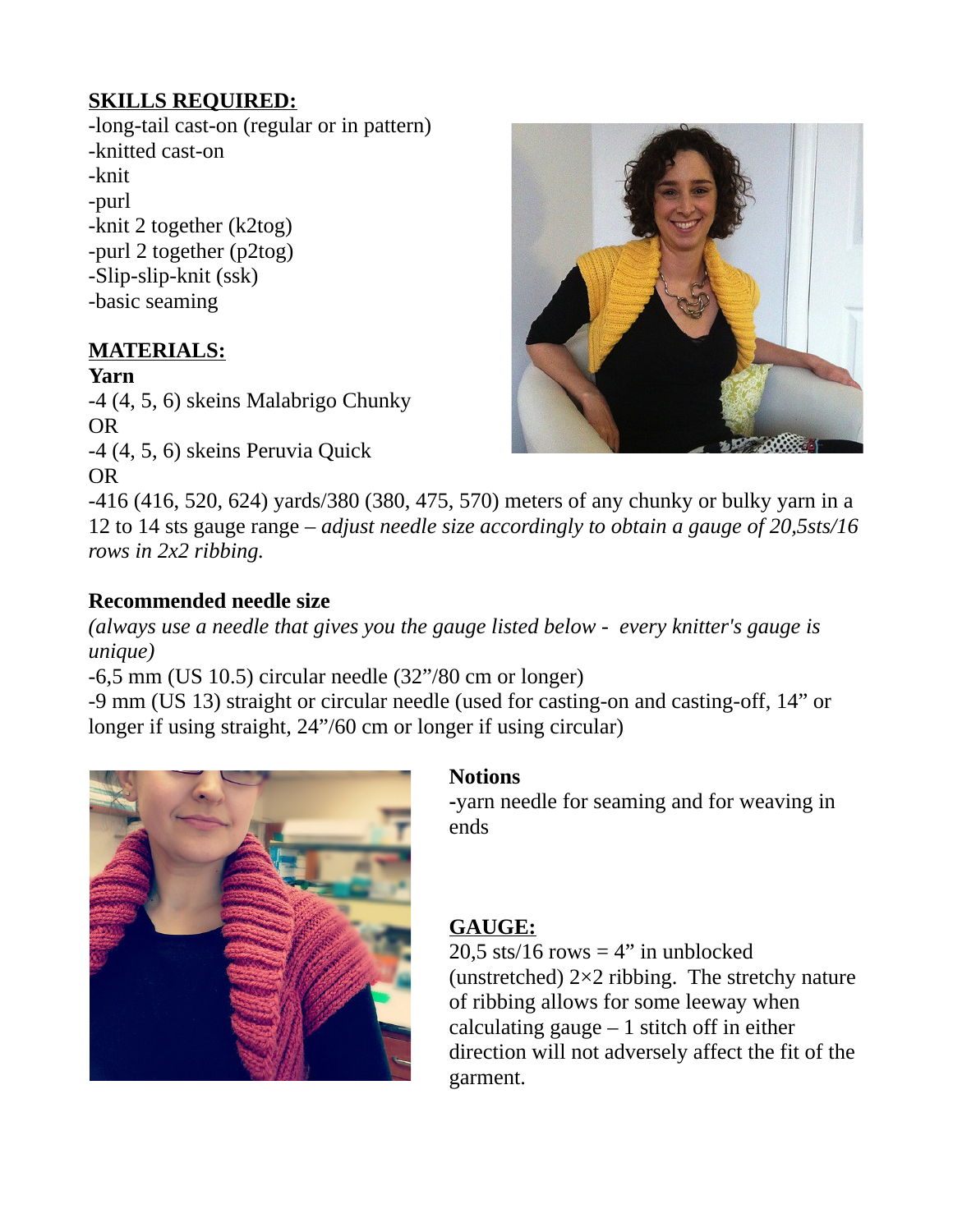### **PATTERN NOTES:**

-Hand-dyed yarns look better when the skeins are alternated while knitting, Since the edges of this shrug are visible, alternate your skeins 2 stitches from the edge. -Commercially dyed yarns do not need to be alternated, as long as the dye-lots are identical.

# **Pattern Stitch** – used throughout

 $-2x^2$  ribbing: Row 1 (RS): K2, (P2, K2) to end. Row 2 (WS): P2, (K2, P2) to end.

# **DIRECTIONS:**

# **Shawl collar**

Using larger needle and long-tail method, CO 138 (146, 170, 186) stitches in 2x2 ribbing, starting with a p2. [Here is a video demonstrating how to do a purl-wise](http://www.knittingdaily.com/blogs/daily/archive/2010/10/06/cast-on-with-eunny.aspx) [long-tail cast-on.](http://www.knittingdaily.com/blogs/daily/archive/2010/10/06/cast-on-with-eunny.aspx) If you prefer, you can use a regular long-tail cast-on (knit-wise) through-out and start the ribbing on Row 1.



# Switch to smaller needles.



Row 1: K2, (P2, K2) to end Row 2: P2, (K2, P2) to end

Repeat rows 1 and 2 a **total** of 10 (10, 11, 11) times. 20 (20, 22, 22) rows.

# **Decreases for body**:

On next RS row, -K1, [ssk, (p2tog) twice, k2tog] repeat to last stitch, K1. 70 (74, 86, 94) stitches.

Knit 3 rows in ribbing, as established.

### **Sleeves**

At the beginning of the next row (RS), using knitted cast-on, CO 8 (8, 8, 8) stitches. (K2, P2) twice, then continue to end of row in established ribbing pattern. At the beginning of the next row (WS), using knitted cast-on, CO 8 (8, 8, 8) stitches. (P2, K2) twice, then continue to end of row in established ribbing pattern. 86 (90, 102, 110) stitches.

Knit until sleeve measures 13 (14, 15, 16) inches, or desired arm circumference.